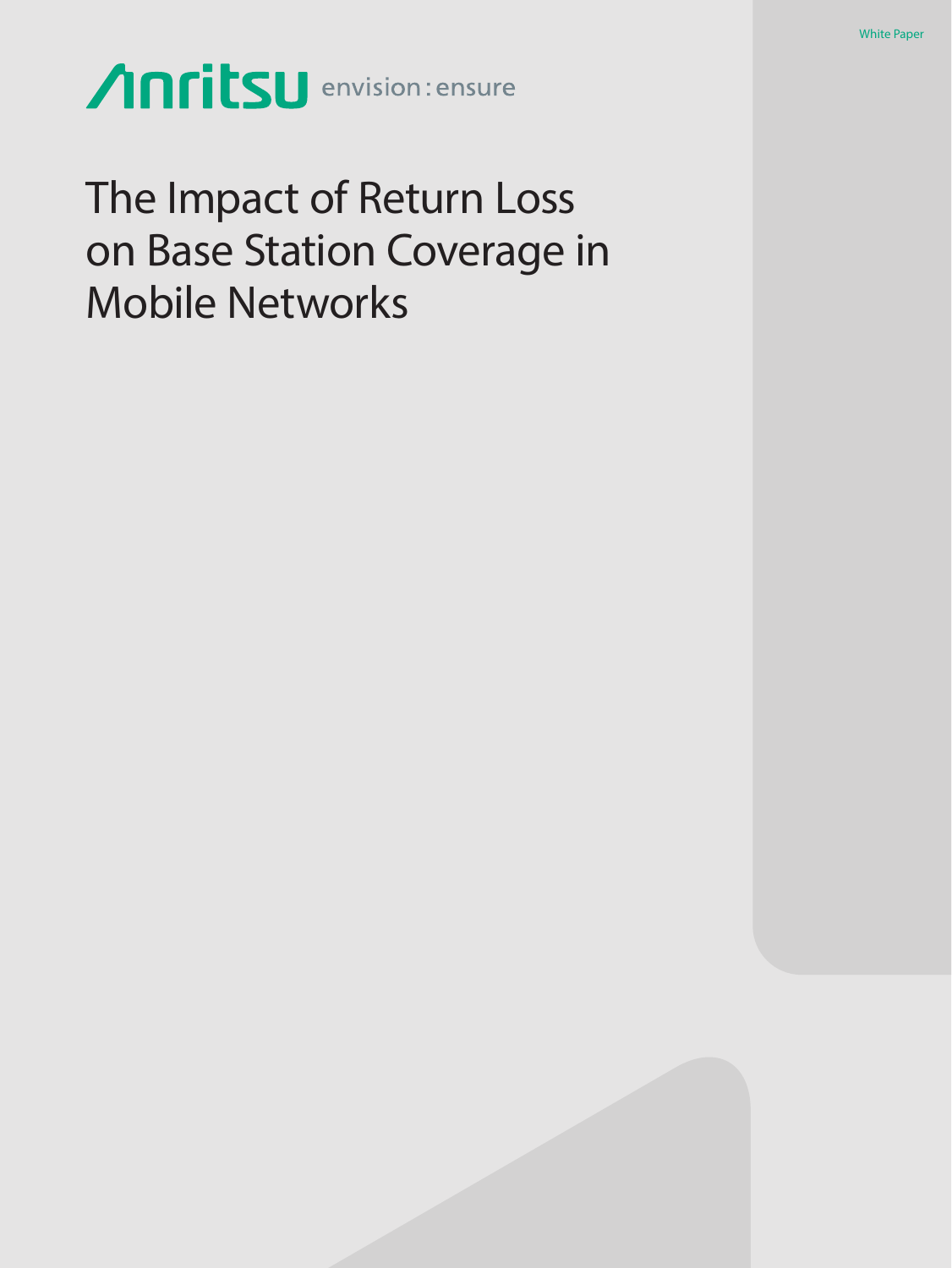## The Impact of Return Loss on Base Station Coverage in Mobile Networks

When designing and building cellular infrastructure, one objective is to maximize the RF signal level seen throughout the coverage area. Assuming the noise level remains constant, higher signal levels mean faster data rates and fewer dropped calls, ultimately resulting in happier customers.

In many cases, the personnel building a cell site do not control every variable necessary to ensure strong signals. Some of the variables outside the installer's control include transmit power levels from the radio, cable type, antenna gain and antenna height. Important variables that installers do control are losses in the cable feed system due to reflections and absorption. As we all know, minimizing these losses will improve the quality of the system. But, as we will see in this paper, there are points of diminishing return. Sometimes "better" may provide very little practical benefit to customers. In times where operators are seeking sensible ways to reduce installation costs, knowing when to stop chasing that last decibel is important to understand.

In this paper we will focus on losses due to reflections. These reflections are measured using a cable and antenna analyzer such as the Anritsu Site Master. Operators often specify that the worst case reflections (return loss) over the operating frequency range of the system must be 18 dB. But, what exactly does that mean? It means the reflected signal must be 18 dB lower than the signal that is transmitted into the system. Or,



another way of looking of this is that the reflected signal must be less than 1/64th the magnitude of the signal transmitted into the system. Where did this limit come from? In many cases, it has been based on what an operator knows is possible when high quality components are installed according to the manufacturer's specifications using good workmanship. As feed systems become shorter and antenna systems are required to operate over broader frequency ranges, achieving an 18 dB return loss may not be practical.

To understand the impact return loss has on the power arriving at the user, we will start by reviewing the equations. Return loss is a logarithmic ratio of the power reflected from a system to the power entering that system, as defined in Equation 1. Return loss is expressed in decibels. The higher the number, the lower the amount of reflected energy.

Return Loss  $(dB) = -10^{*}log_{10} (P_R/P_I)$  [Equation 1]

Where:

 $P_R$  = Power reflected (W)

 $P_1$  = Power incident (W)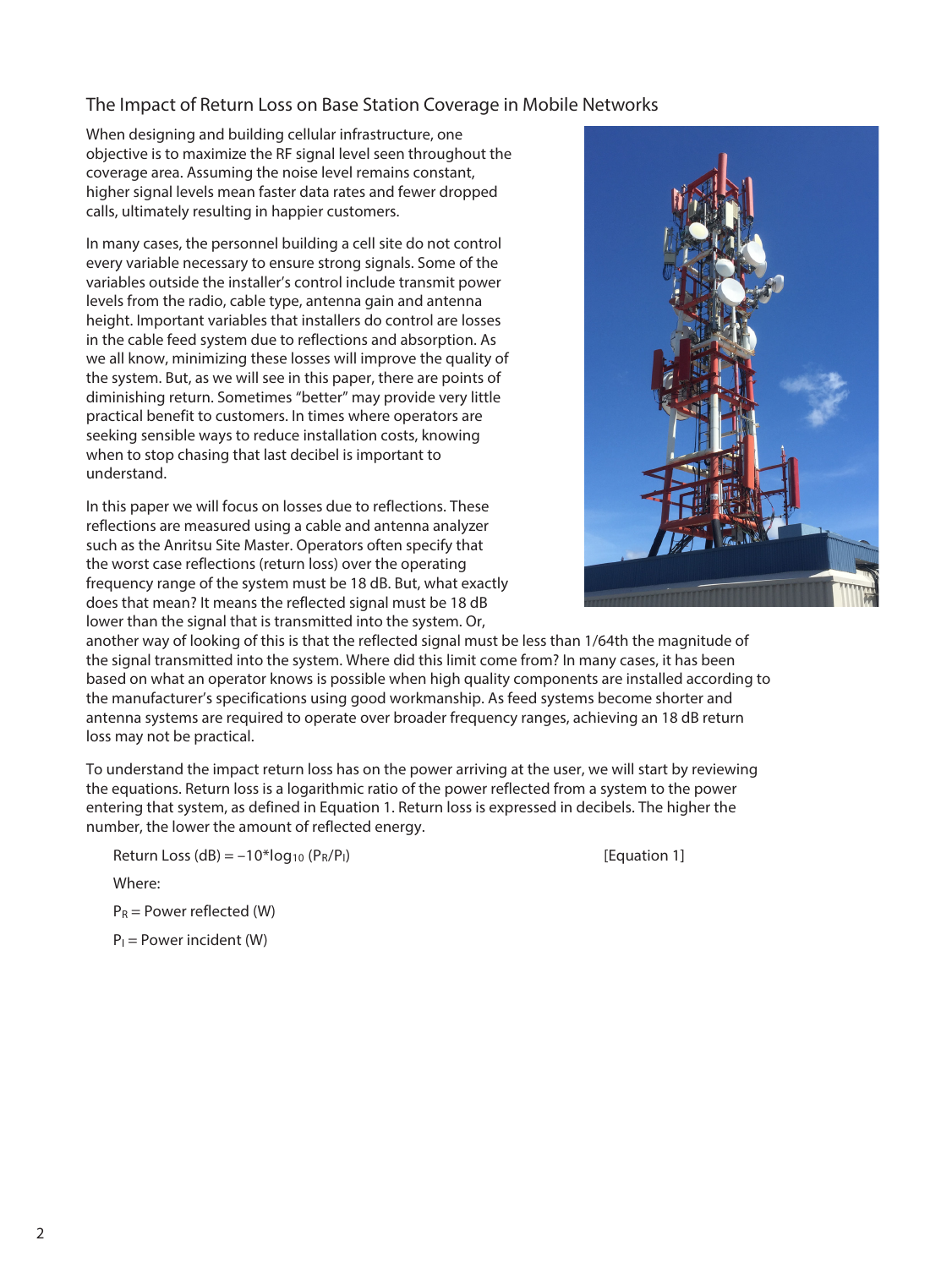Another important value to understand is insertion loss. Insertion loss is a logarithmic ratio of the power passing through a system (power out) to power entering that system, as defined in Equation 2. Insertion loss is also expressed in decibels. The lower the number, the lower the amount of energy that is "lost".

Insertion loss 
$$
(dB) = -10*log_{10}(P_O/P_I)
$$

[Equation 2]

Where:

 $P_{\Omega}$  = Power out (W)

 $P_1$  = Power incident (W)

As an example, we can use Equations 1 and 2 to calculate the insertion loss and return loss of a system where  $P_1$ ,  $P_0$  and  $P_R$  have been measured:

**DUT** 

 $Po = 18$  W

 $P<sub>1</sub> = 20 W$ 

 $P_R = 2 W$ 

Return  $loss = -10*log_{10}(2/20) = 10 dB$ 

Insertion loss = –10\*log10(18/20) = 0.46 dB

In a real system, some energy would be absorbed and converted to heat. As a result, the power out would be lower by the amount of energy "lost" to heat. For determining the impact of return loss on system performance, we are only going to consider reflected energy and assume the following is true:

 $P_0 = P_1 - P_R$  [Equation 3]

As we stated in the beginning, our objective is to maximize the power out  $(P<sub>O</sub>)$  for any given power in (PI). We ultimately need to derive an equation that allows us to input return loss values and see the impact on  $P_0$ . We will begin by re-arranging Equation 1 to solve for  $P_R$ :

 $P_R = P_1 * 10^{\text{A}(-RL/10)}$  [Equation 4]

Next, we substitute Equation 4 into Equation 3 to get:

 $P_0 = P_1 - P_1^* 10^{\Lambda(-RL/10)} = P_1^*(1 - 10^{\Lambda(-RL/10)})$  [Equation 5]

Substituting Equation 5 into Equation 2 we get:

 $Insertion Loss = -10*log_{10}(P_1^*(1 - 10^{\text{A}}(-RL/10) / P_1) = -10*log_{10}(1 - 10^{\text{A}}(-RL/10))$  [Equation 6]

This equation gives us a way to evaluate the ratio of power out to power in (insertion loss) for a range of return loss values. As a reminder, we are assuming that all "lost" energy is due to reflections for this analysis. To verify our equation is correct, we can substitute the 10 dB return loss value from our previous example to see if the result is 0.46 dB. Per the following, it appears that our equation is correct.

Insertion Loss =  $-10^*$ log<sub>10</sub>(1 –10<sup> $\land$  –10<sup> $\land$ </sup>log<sub>10</sub>(1 –10<sup> $\land$  –10<sup> $\land$ </sup>log<sub>10</sub>(0.9) = –10\* –0.0457 = 0.46 dB</sup></sup>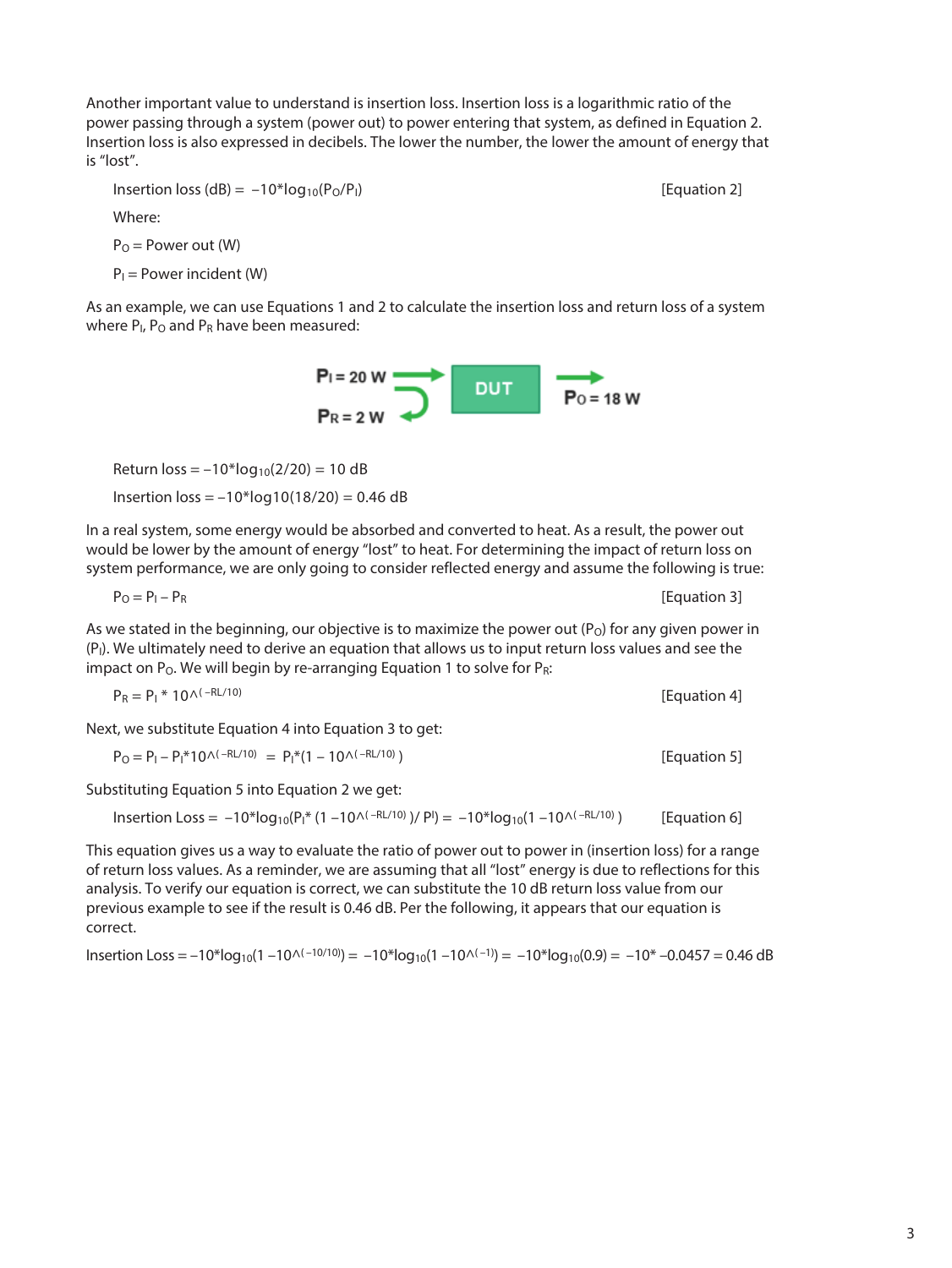Using Equation 6, we can calculate how much power is lost (insertion loss) in decibels for a range of return loss values, as shown in Table 1. Substituting the calculated insertion loss back into Equation 2, we can solve for the ratio  $P_0/P_1$  and express the power lost  $(1 - P_0/P_1)$  as a percentage.

| Return Loss (dB) | Power Lost due to<br>reflection (dB) | % Power Lost |  |
|------------------|--------------------------------------|--------------|--|
| $\boldsymbol{0}$ | $\infty$                             | 100.0%       |  |
| $\mathbf{1}$     | 6.868                                | 79.4%        |  |
| $\mathbf 2$      | 4.329                                | 63.1%        |  |
| 3                | 3.021                                | 50.1%        |  |
| $\overline{4}$   | 2.205                                | 39.8%        |  |
| 5                | 1.651                                | 31.6%        |  |
| 6                | 1.256                                | 25.1%        |  |
| $\overline{7}$   | 0.967                                | 20.0%        |  |
| 8                | 0.749                                | 15.8%        |  |
| 9                | 0.584                                | 12.6%        |  |
| 10               | 0.458                                | 10.0%        |  |
| 11               | 0.359                                | 7.9%         |  |
| 12               | 0.283                                | 6.3%         |  |
| 13               | 0.223                                | 5.0%         |  |
| 14               | 0.176                                | 4.0%         |  |
| 15               | 0.140                                | 3.2%         |  |
| 16               | 0.110                                | 2.5%         |  |
| 17               | 0.088                                | 2.0%         |  |
| 18               | 0.069                                | 1.6%         |  |
| 19               | 0.055                                | 1.3%         |  |
| 20               | 0.044                                | 1.0%         |  |
| 21               | 0.035                                | 0.8%         |  |
| 22               | 0.027                                | 0.6%         |  |
| 23               | 0.022                                | 0.5%         |  |
| 24               | 0.017                                | 0.4%         |  |
| 25               | 0.014                                | 0.3%         |  |
| 26               | 0.011                                | 0.3%         |  |
| 27               | 0.009                                | 0.2%         |  |
| 28               | 0.007                                | 0.2%         |  |
| 29               | 0.005                                | 0.1%         |  |
| 30               | 0.004                                | 0.1%         |  |
|                  |                                      |              |  |

Table 1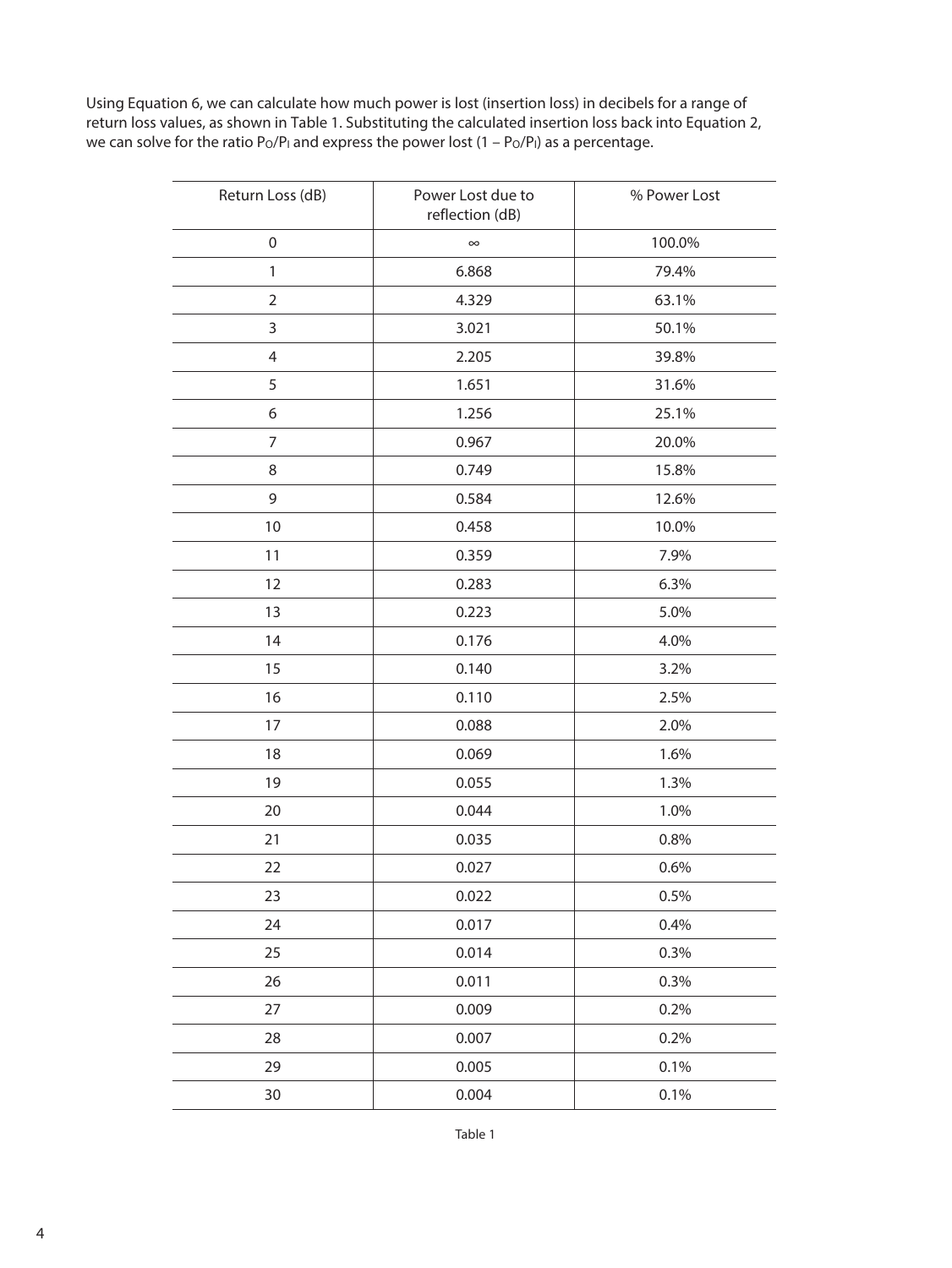An interesting observation is that as the return loss improves, additional dBs of improvement in return loss have less and less impact on power lost. This is often confusing to people applying the rule that "a change of 3dB means that the power is doubled or cut in half." It is a common mistake to misapply this rule and falsely believe that improving return loss from 15 dB to 18 dB, for example, will double the coverage area of a site. What actually occurs is that the power lost is reduced by half (relative to its starting value) when the return loss changes by 3 dB. Looking at Table 1, the power lost due to a 15 dB return loss is 0.14 dB. By improving the return loss to 18 dB, the power lost is indeed reduced by half to 0.07 dB. However, rather than 50% improvement in transmitted power one might expect, the improvement is only  $1.6\%$  (3.2% –  $1.6\%$  =  $1.6\%$  improvement).

But these are still not very intuitive numbers to help an engineer make a decision when a particular feed line at a site is failing its return loss specification by a few dBs. To help understand the coverage impact associated with changes in return loss, we will assume a typical site configuration and use the propagation loss equation (Equation 7) to solve for the distance "d" associated with a desired signal level.

Propagation loss (LP)=  $-27.56 + 20*Log_{10}(f) + n*10*Log_{10}(d)$  [Equation 7]

Where:

 $f =$  Frequency (MHz)

 $d = Distance(m)$ 

 $n = 3.0$  for urban morphology

In this example, we will assume the following site configuration:

Power transmitted by the radio ( $PT$ ) = 20W = 43 dBm

Frequencies of interest = 700 MHz, 850 MHz, 1900 MHz, 2100 MHz

Feed system loss due to absorption  $(L_A) = 2.5$  dB

Feed system loss due to reflections  $(L_R)$  = Equation 6

Antenna gain  $(G) = 17$  dBi

Desired power level arriving at the mobile ( $P_R$ ) = -75 dBm

A simplified link equation for calculating the signal level arriving at the mobile can be expressed as:

$$
P_R = P_T - L_A - L_R + G - L_P
$$
 [Equation 8]

Putting Equation 8 into words, it says that the power arriving at the mobile is equal to the power transmitted by the radio, minus the losses in the feed system due to absorption and reflection, plus the gain of the antenna, minus the line of sight propagation loss. An actual link budget will contain other variables and margins to improve the accuracy of the prediction. For our purposes, this simplified link budget will suffice to show the relative impact feed system losses.

Substituting Equation 6 for LR and Equation 7 for LP into Equation 8 and solving for the distance (d), we get the following equation for calculating the cell radius as a function of frequency and return loss:

 $d = 10^{\text{A}} ((P_T - P_R - L_A + 10^*Log_{10}(1 - 10^{\text{A}}(-RU^{10})) + G + 27.56 - 20^*Log_{10}(f))/(n * 10))$  [Equation 9]

For the frequencies of interest at our site, we can use Equation 9 to plot the distance for which a –75 dBm signal level is achieved based on our site assumptions and based on a range of return loss values. As can be seen in this example, very little improvement in cell site coverage is achieved with return loss values greater than 15 dB.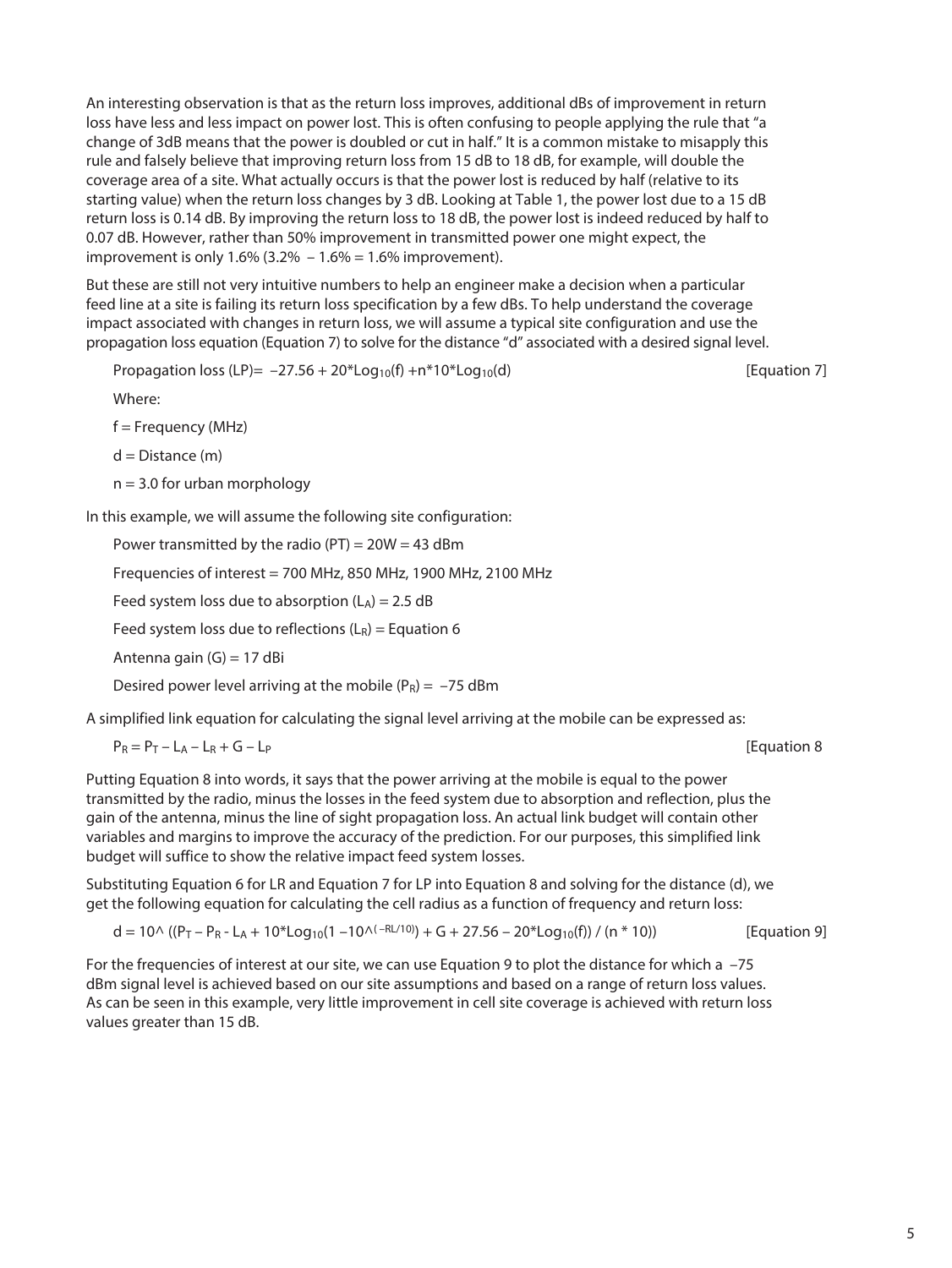## -75dBm coverage radius vs. Return Loss



Looking at specific examples, the change in coverage distance can be evaluated for a return loss improvement from 15 dB to 18 dB (3 dB improvement) and from 17 dB to 18 dB (1 dB improvement) as shown in Table 2 and Table 3. As can be seen, the coverage distance is improved, but only slightly.

|                         | -75 dBm coverage distance (m) |      |      |      |
|-------------------------|-------------------------------|------|------|------|
| 15 dB return loss       | 2716                          | 2386 | 1396 | 1306 |
| 18 dB return loss       | 2731                          | 2399 | 1403 | 1313 |
| Change in coverage (m)  | 15                            | 13   |      |      |
| Change in coverage (FT) | 49.2                          | 42.7 | 23.0 | 23.0 |

Table 2

|                         | -75 dBm coverage distance (m) |      |      |      |
|-------------------------|-------------------------------|------|------|------|
| 17 dB return loss       | 2727                          | 2396 | 1401 | 1311 |
| 18 dB return loss       | 2731                          | 2399 | 1403 | 1313 |
| Change in coverage (m)  |                               |      |      |      |
| Change in coverage (FT) | 13.1                          | 9.8  | 6.6  | 6.6  |

Table 3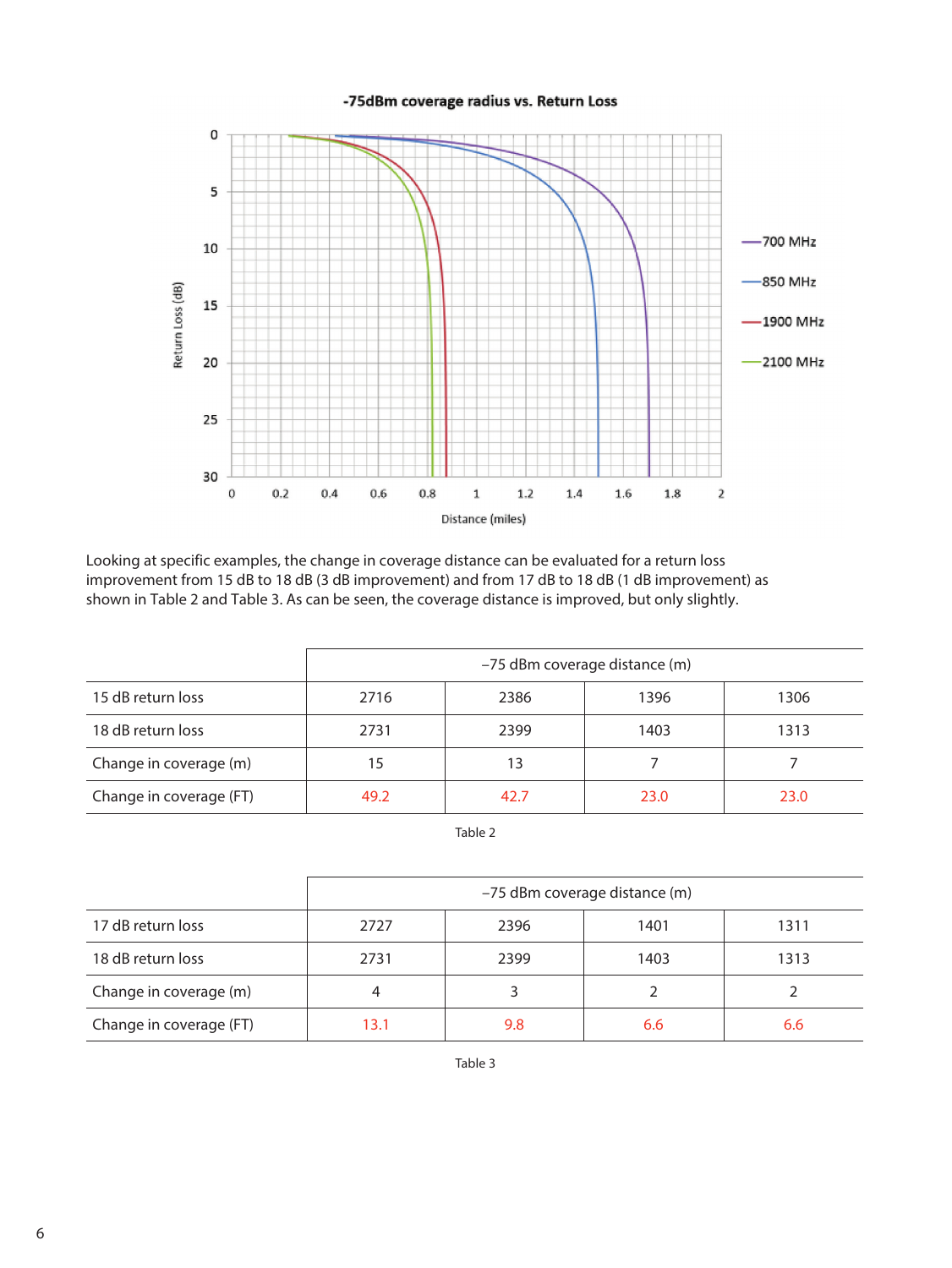If the operator determines that the non-compliant return loss specification is unacceptable and instructs the crew to perform repairs to achieve the desired value, it is very important to understand the method that the crew uses to improve return loss performance. "Good" ways to improve the performance might be to disconnect and reverse an existing jumper cable to change the phase relationship of reflections in the system. Sometimes, this type of change can cause a "failing" system to now pass. Another "good" method to improve return loss performance might be to perform a Distanceto-Fault (DTF) measurement to determine the RF connection with the highest individual return loss contribution. Opening this connection and improving workmanship may cause a "failing" system to now pass. These are considered "good" changes because they improve return loss without negatively impacting another variable that might degrade overall site performance.

Loosening a RF connector to adjust the phase relationship of reflections in the system and then taping over the connection is a "bad" way to improve return loss. Loose connectors degrade the mechanical reliability of the feed system as well as generate passive intermodulation (PIM).

Another "bad" way of improving return loss is increasing jumper cable lengths. If the antenna is the highest source of reflection in a system (which is often the case), adding 0.5 dB of cable loss will result in 1.0 dB improvement in return loss measured at the system input. While this might seem like a good idea, the added insertion loss has a negative impact on site coverage. Using Equation 9 and changing LA and the return loss, we can evaluate the coverage impact of these changes. As can be seen in Table 4, improving the system return loss from 17 dB to 18 dB by adding 0.5 dB of cable loss results in a significant reduction in site coverage. Adding loss is never a good way to improve site performance!

|                             | -75 dBm coverage distance (m) |          |          |          |
|-----------------------------|-------------------------------|----------|----------|----------|
| 17 dB RL, 2.5 dB cable loss | 2727                          | 2396     | 1401     | 1311     |
| 18 dB RL, 3.0 dB cable loss | 2628                          | 2309     | 1351     | 1263     |
| Change in coverage (m)      | $-99$                         | $-87$    | $-50$    | $-48$    |
| Change in coverage (FT)     | $-324.8$                      | $-285.4$ | $-164.0$ | $-157.5$ |

Table 4

## Summary

Each operator has its own specifications for feed system performance and ultimately the crew doing the installation must meet the operator's specifications. When site performance does not meet the specified requirements, it is up to the operator to determine whether an exception can be made or whether the specification is essential. The information contained in this paper is intended to help operators make this decision based on a stronger understanding of the coverage impact.

Anritsu offers a complete line of Cable and Antenna Analysis solutions with the Site Master™ product family from 1 MHz up to 40 GHz. In addition Anritsu also offers automations tools for measurement intensive sites like a DAS systems with easyTest Tools™.